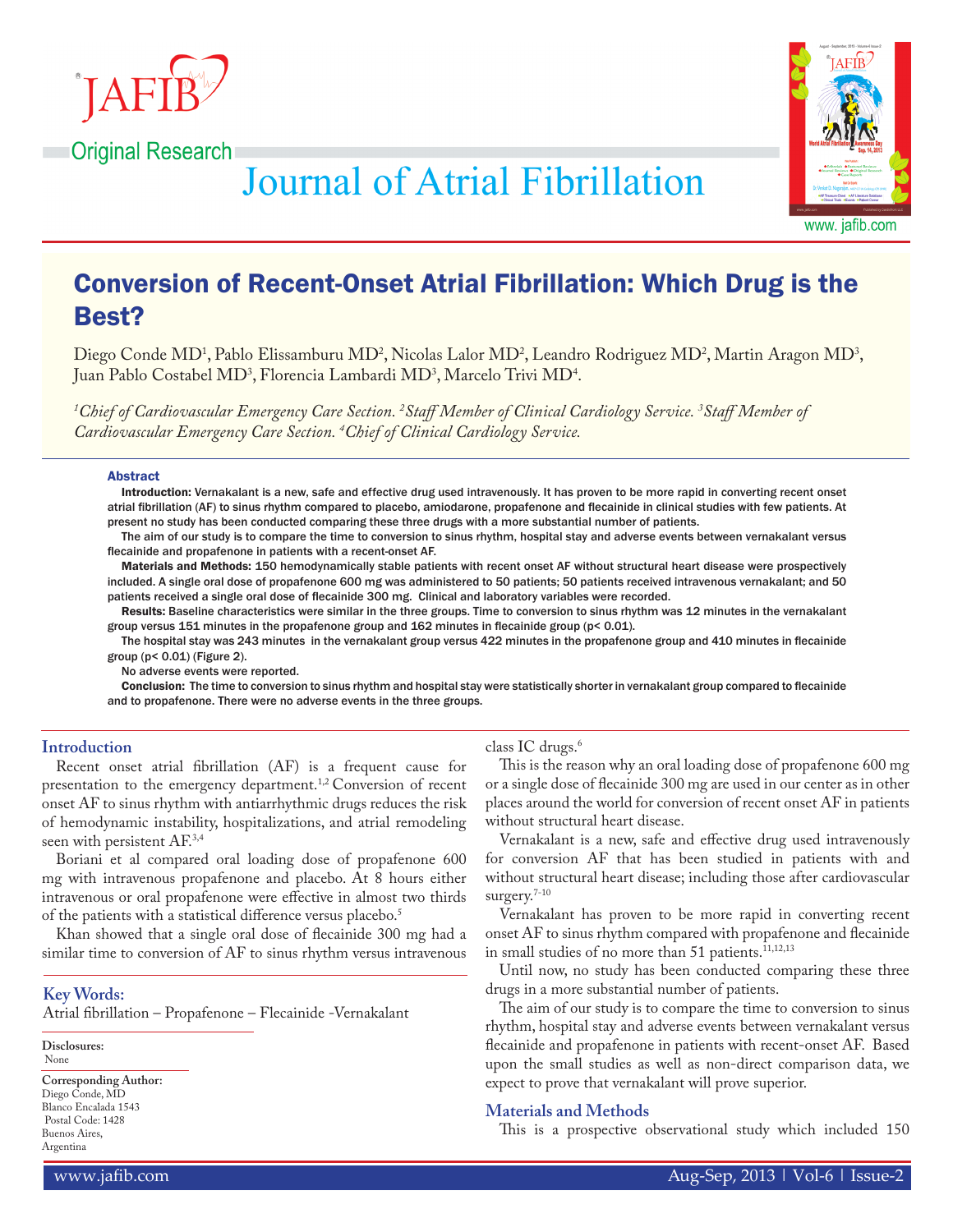#### Table **Baseline characteristics**

| Variable                          | Propafenone    | <b>Vernakalant</b> | <b>Flecainide</b> |
|-----------------------------------|----------------|--------------------|-------------------|
| Male gender, %                    | 60             | 60                 | 70                |
| Age, years                        | 66 (54-68)     | 68 (56-70)         | 64 (55-67)        |
| BMI, kg/m2                        | 26 (24-29)     | 27 (25-29.2)       | 26 (23-28)        |
| SBP, mm Hg                        | 130 (120-142)  | 127 (121.5-130)    | 129 (119-135)     |
| DBP, mm Hg                        | 72 (67.7-81.5) | 75 (69-80)         | 73 (67-75)        |
| Cardiovascular risk factors       |                |                    |                   |
| Diabetes, %                       | 20             | 20                 | 30                |
| Hypertension, %                   | 30             | 30                 | 50                |
| Current or former smokers, %      | 50             | 50                 | 70                |
| Dyslipidemia, %                   | 40             | 50                 | 70                |
| Thyroid disorders, %              | 14             | 12                 | 20                |
| Rate ventricular response per min | 150 (145-159)  | 159 (150-165)      | 161 (147-166)     |

Note: BMI: Body mass index; SBP: Systolic blood pressure; DBP: Diastolic blood pressure

#### patients.

50 patients with, hemodynamically stable, symptomatic, recent onset AF (lasting less than 48 hours) without structural heart disease underwent pharmacological cardioversion and received an initial intravenous dose of vernakalant, 3.0 mg/kg over 10 minutes. After a 15 minute observation period, if conversion to sinus rhythm did not occur, a second 10 minute infusion of vernakalant at a dose of 2 mg/ kg was administered.

50 additional patients received a single oral dose of flecainide 300 mg and 50 patients received a single oral dose of propafenone 600 mg.

All patients received the assigned pharmacological cardioversion agents. If patients persisted with AF after attempted pharmacological cardioversion, electrical cardioversion was performed at 2 hours after intravenous vernakalant or at 8 hours after oral propafenone or flecainide.

**Inclusion Criteria**: Patients > 18 years, with AF lasting less than 48 hours and documented by electrocardiogram, weight between 45 and 136 kg, systolic blood pressure > 90mm Hg and < 160 mm Hg and diastolic blood pressure < 95 mmHg (all chosen based upon safety considerations).

**Exclusion Criteria**: Pregnancy, atrial flutter, sinus node disease, QRS duration longer than 140 ms in non-paced beats, QT interval > 440 ms, heart failure or acute coronary syndrome. The latter four were exclusions because of class IC contraindications; flutter was excluded because of its known lack of response to vernakalant; sinus node disease was excluded for safety reasons and pregnancy was excluded for ethical reasons.

Clinical, laboratory and electrocardiographic variables were recorded. All the patients had continuous electrocardiographic monitoring. Color Doppler echocardiography with measurement of structural and functional parameters was performed to all the patients.

Primary outcome measure: The time to conversion to sinus rhythm, hospital stay and adverse events.

**Adverse Event Definitions**: death, sustained hypotension (systolic blood pressure ≤ 90 mmHg), bradycardia < 40 beats per minute, QT interval > 440 ms, ventricular arrhythmia (≥triplets), or any other event that required or prolonged hospitalization were

considered serious adverse events. Other events not meeting the criteria of seriousness, such as taste disorders, cough, nausea, or dizziness were not considered serious adverse events.

The patients received anticoagulation therapy after discharge according the recommendation of the  $CHA<sub>2</sub>DS<sub>2</sub>$ -VASc score, but without antiarrhythmics drugs.

#### **Statistical Analysis**

All calculations were performed using Statistix 8.0 software package.

Continuous variables were expressed as median with the corresponding interquartile range (p25-p75) and were compared using the Mann Whitney test. Rates were expressed as percentages and were compared using the chi square test with Fisher's correction, if applicable. Time taken for conversion to sinus rhythm was illustrated on a graph using the Kaplan-Meier method.

This investigation was in accordance with the Declaration of Helsink

#### **Results**

One hundred and fifty patients were included. The median age was 64 years (54-70) and 69% were men.

No significant differences were found between the baseline characteristics and previous historys of atrial fibrillation, invasive procedures, or previous medications in the three groups (Table 1) (Table 2).

Time to conversion to sinus rhythm was 12 minutes in the vernakalant group versus 151 minutes (interquartile range [IQR], 125-325) in the propafenone group and 162 minutes (IQR, 130- 315) in flecainide group (p< 0.01) (Figure 1).

Conversion rate approximated 80% in the propafenone group and, 80 % in the flecainide group at 8 hours versus 90% in the vernakalant group at 2 hours. This difference was not statistically significant at 8 hours ( $p=$  NS) (Figure 1).

The stay length in emergency care section was 243 minutes (IQR, 190-276) in the vernakalant group versus 422 minutes (IQR, 341- 739) in the propafenone group and 410 minutes (IQR, 330-727) in flecainide group (p< 0.01) (Figure 2).

There were no differences in time to conversion to sinus rhythm, hospital stay and adverse events between the groups with and without a prior history of ablation. Similarly, there were no differences in time to conversion in patients in whom a prior antiarrhythmic drug treatment was stopped for inefficacy versus intolerance. However, these numbers may be too small to assess statistically with clinical

| 2:                        | <b>Table</b><br><b>History of AF and medication</b> |                    |                    |                   |  |
|---------------------------|-----------------------------------------------------|--------------------|--------------------|-------------------|--|
| Variable                  |                                                     | <b>Propafenone</b> | <b>Vernakalant</b> | <b>Flecainide</b> |  |
| Previous AF, %            |                                                     | 14                 | 12                 | 20                |  |
|                           | Previous AF ablation, %                             | 10                 | 10                 | 20                |  |
| <b>Previous treatment</b> |                                                     |                    |                    |                   |  |
|                           | Beta blockers, %                                    | 10                 | 10                 | 10                |  |
|                           | Calcium channel blockers, %                         | 0                  | $\overline{2}$     | $\Omega$          |  |
|                           | Propafenone/Flecainide, %                           | 12                 | 10                 | 20                |  |
|                           | Amiodarone, %                                       | 14                 | 10                 | 20                |  |
|                           | Anticoagulation, %                                  | $\mathbf 0$        | 2                  | 10                |  |

Note: AF: Atrial Fibrillation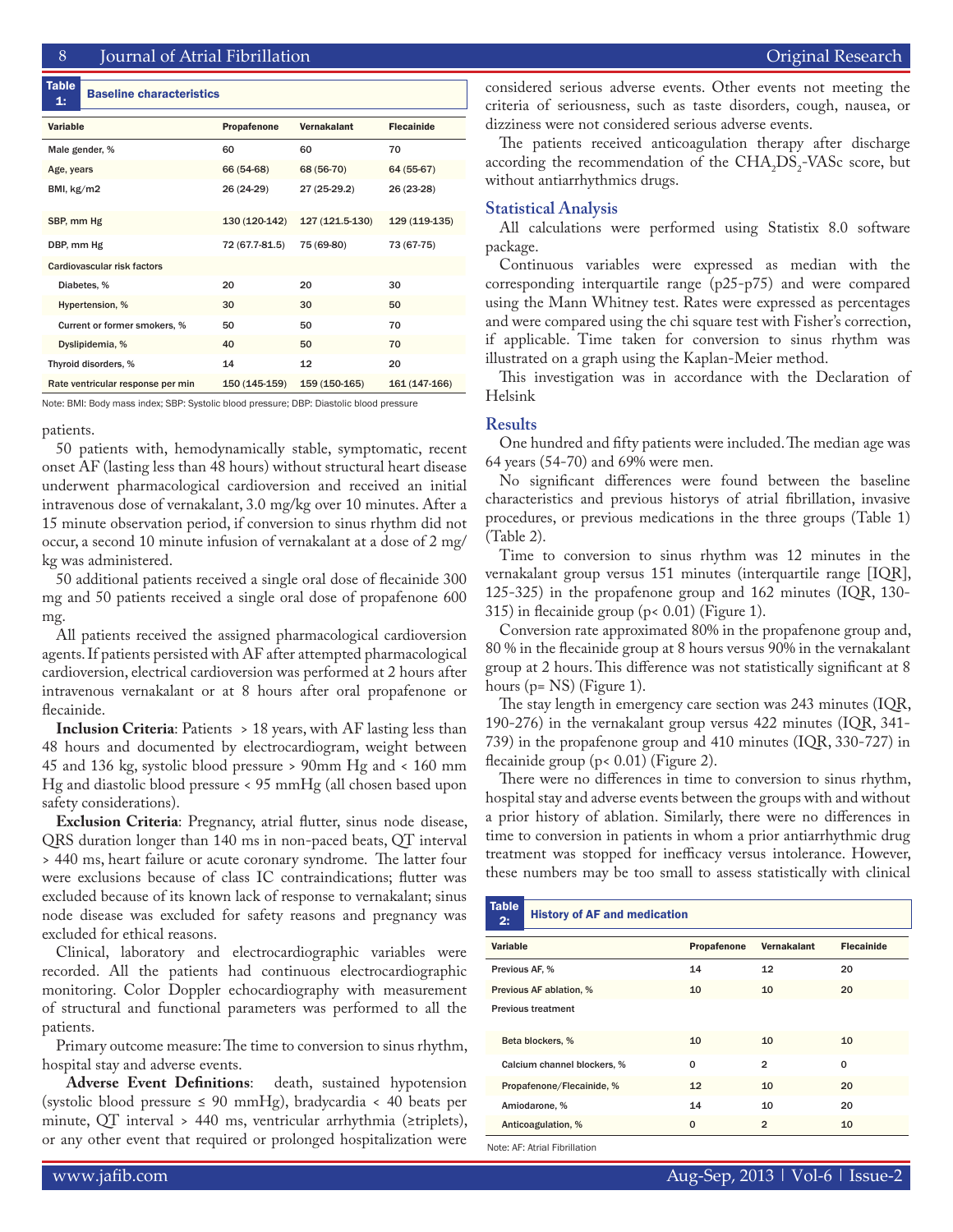

#### significance.

No adverse events were reported.

#### **Discussion**

Several studies have demonstrated the efficacy of oral propafenone for conversion of recent onset AF to sinus rhythm.<sup>5</sup> Other studies shown that oral flecainide has a similar time to conversion to intravenous propafenone or intravenous flecainide.<sup>6</sup>

Vernakalant is a novel, relatively atrial-selective antiarrhythmic agent that when used intravenously, prolongs the atrial refractory period but has little effect on ventricular repolarization. It is a multiion channel blocker blocking early-activating potassium channels combined with concentration-, voltage- and frequency-dependent blockade of sodium channels.<sup>7</sup>

Vernakalant has a rapid distribution and rapid onset of action with a mean half-life elimination of 3 h. Plasma concentrations decline approximately 50% in 10 minutes. Restoration of sinus rhythm occurs within 90 minutes in 50% of cases with a mean time of 8-11  $minutes.<sup>7-10</sup>$ 

Vernakalant produced a rapid conversion according to the results of the CRAFT study<sup>7</sup> (versus placebo) or AVRO study<sup>9</sup> (versus amiodarone).

Although there are two studies with no more of 51 patients



indicating that vernakalant is faster for conversion of recent-onset AF than propafenone and flecainide, $11,12,13$  there are no studies comparing these three drugs in a more substantial number of patients. Hence, we performed the current investigation.

As with the results in the previous studies with only a few patients, vernakalant achieved a more rapid time to conversion to sinus rhythm and a shorter hospital stay compared with flecainide and with propafenone. At the same time our study saw no adverse events in the three groups.

#### **Study Limitations**

Not being a randomized trial is the most important limitation of this study.

Also, a larger sample size might have produced statistically significant differences in the time to conversion and hospital stay length in vernakalant group. Finally, our exclusions preclude extrapolating our data, regarding efficacy rates or safety, to patients unlike the ones included in this study

#### **Conclusions:**

The time to conversion to sinus rhythm and hospital stay were statistically shorter in vernakalant group compared with flecainide and propafenone. There were no adverse events in the three groups.

#### **References:**

- 1. Go AS, Hylek EM, Phillips KA, Chang Y, Henault LE, Selby JV, Singer DE. Prevalence of diagnosed atrial fibrillation in adults: national implications for rhythm management and stroke prevention: the Anticoagulation and Risk Factors in Atrial Fibrillation (ATRIA) Study. JAMA 2001; 285:2370-5.
- 2. Friberg J, Buch P, Scharling H, Gadsbphioll N, Jensen GB. Rising rates of hospital admissions for atrial fibrillation. Epidemiology 2003; 14:666-72.
- 3. Li H, Easley A, Barrington W, Windle J. Evaluation and management of atrial fibrillation in the emergency department. Emerg Med Clin North Am 1998; 16:389-403.
- 4. Zimetbaum P. Antiarrhythmic drug therapy for atrial fibrillation. Circulation 2012; 125:381-9.
- 5. Boriani G, Capucci A, Lenzi T, Sanguinetti M, Magnani B. Propafenone for conversion of recent-onset atrial fibrillation. A controlled comparison between oral loading dose and intravenous administration. Chest 1995; 108:355-8.
- 6. Khan IA. Single oral loading dose of propafenone for pharmacological cardioversion of recent-onset atrial fibrillation. J Am Coll Cardiol 2001; 37:542-7.
- 7. Roy D, Rowe BH, Stiell IG, Coutu B, Ip JH, Phaneuf D, Lee J, Vidaillet H, Dickinson G, Grant S, Ezrin AM, Beatch GN; CRAFT Investigators. A randomized, controlled trial of RSD1235, a novel anti-arrhythmic agent, in the treatment of recent onset atrial fibrillation. J Am Coll Cardiol 2004; 44:2355–61.
- 8. Roy D, Pratt CM, Torp-Pedersen C, Wyse DG, Toft E, Juul-Moller S, Nielsen T, Rasmussen SL, Stiell IG, Coutu B, Ip JH, Pritchett EL, Camm AJ; Atrial Arrhythmia Conversion Trial Investigators. Vernakalant hydrochloride for rapid conversion of atrial fibrillation: a phase 3, randomized, placebo-controlled trial. Circulation. 2008; 117(12):1518-25.
- 9. Camm AJ, Capucci A, Hohnloser SH, Torp-Pedersen C, Van Gelder IC, Mangal B, Beatch G; AVRO Investigators.. A Randomized Active-Controlled Study Comparing the Efficacy and Safety of Vernakalant to Amiodarone in Recent-Onset Atrial Fibrillation. J Am Coll Cardiol. 2011; 57:313-21.
- 10. Kowey PR, Dorian P, Mitchell LB, Pratt CM, Roy D, Schwartz PJ, Sadowski J, Sobczyk D, Bochenek A, Toft E; Atrial Arrhythmia Conversion Trial Investigators. Vernakalant hydrochloride for rapid conversion of atrial fibrillation after cardiac surgery: a randomized, double blind, placebo-controlled trial. Circ Arrhythm Electrophysiol. 2009; 2:652-9.

 $\overline{a}$ Figure